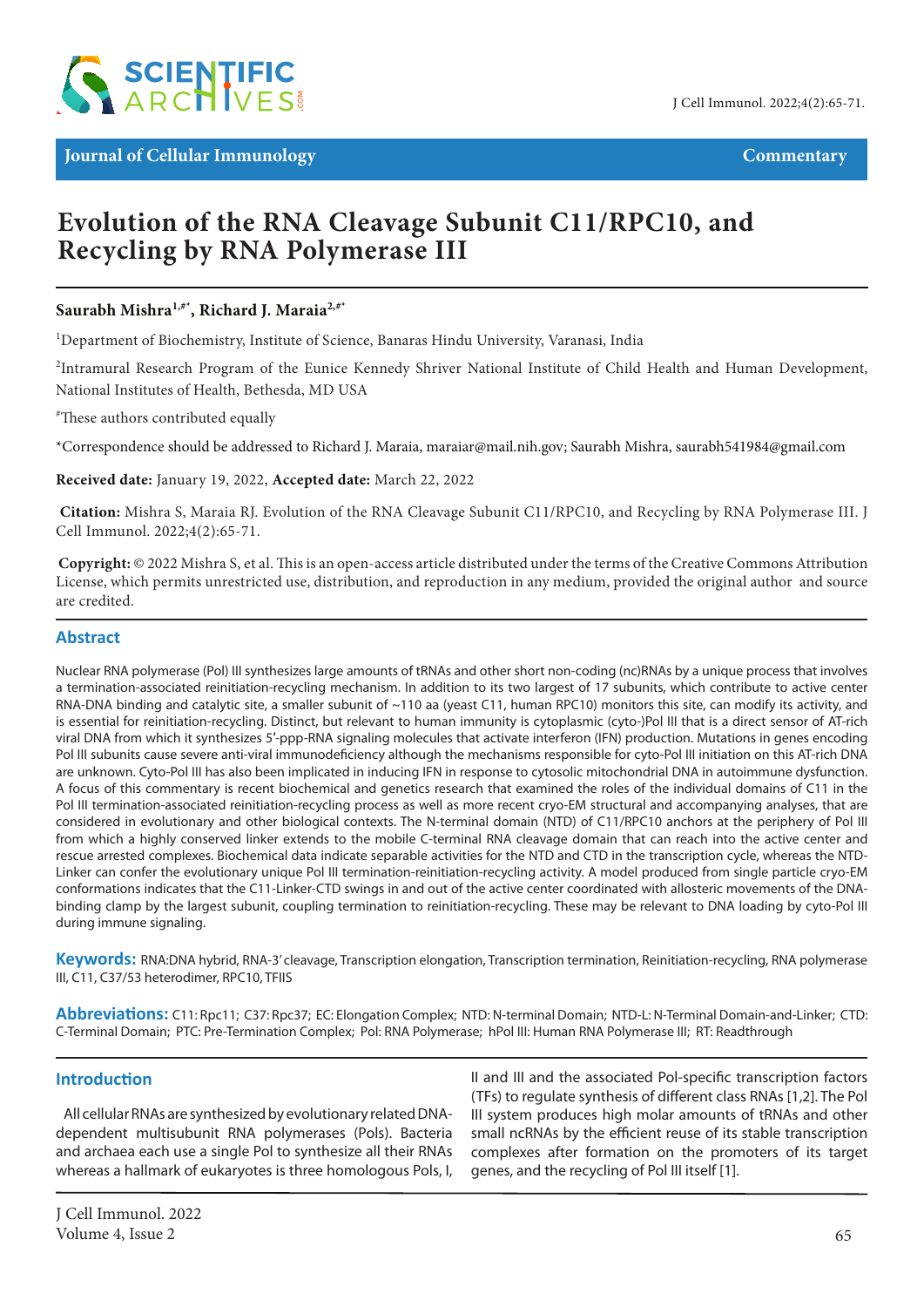Advances using human cell and budding yeast *S. cerevisiae* components revealed that the 17-subunit Pol III enzyme, its two general multisubunit TFs, TFIIIB and TFIIIC, the 5S-specific TFIIIA, and general repressor, Maf1, are highly conserved [3- 5]. Early studies established basic mechanisms involved in transcription initiation including some that are shared or very similar in the Pols II and I systems [2].

While the internal promoters and transcription mechanisms used for the major Pol III-dependent genes, the tRNAs have been conserved, one of the 17 conserved subunits of Pol III itself, RPC5 was massively enlarged during eukaryotic evolution by acquisition of new domains [1,6,7]. In addition, the Pol III type-3 promoter and its multisubunit TF, SNAPc appeared in higher eukaryotes, and many new Pol III-dependent ncRNA genes appeared, some of which function in cellular immunity [1, and refs therein].

Thus the fact that the core of the Pol III system is conserved from yeast to human should not overshadow key connections that arose between its regulation and some biological processes that central to higher eukaryotes such as cellular differentiation, development, and immunity [1, and refs therein]. It is especially notable for this review that a radically new activity for Pol III adapted to vertebrates. Viral AT-rich DNA is specifically detected by cytoplasmic-localized Pol III (cyto-Pol III), which was apparently an evolved activity as an innate immune sensor in one of the several activation pathways for type I and III interferons (IFNs) [8,9]. In this function cyto-Pol III appears to use a promoter-*in*dependent mechanism of transcription initiation to produce the 5'ppp-RNA signaling molecules from the AT-rich DNA [critically reviewed in 1] that bind and activate retinoic acid-inducible gene I (RIG-I) through the mitochondrial antiviral-signaling protein **(**MAVS**)** and TBK1 (TANK-binding kinase-1) pathway [10]. We note that the mechanism used by cyto-Pol III for this mode of initiation, which is presumably transcription factor-*in*dependent, is unknown [critically reviewed in 1]. Heterozygous mutations in genes encoding four Pol III subunits, *POLR3A*/RPC1, *POLR3C*/RPC3, *POLR3E*/RPC5, *POLR3F*/RPC6, compromise this immune response to Varicella Zoster Virus (chickenpox) [10]. A minority of the eleven immunodeficient *POLR3* alleles are in the core subunit, *POLR3A*/RPC1, whereas the majority are colllectively in the initiation subunits POLR3C, POLR3F, and the termination-reinitiation subunit POLR3E (Table 1) [10]. Cyto-Pol III has also been implicated in type I IFN response to cytosolic mitochondrial (mt)DNA potentially involved in autoimmune disease such as systemic lupus erythematosus [11,12].

We shall now discuss recent developments involving the intrinsic transcript cleavage subunit of Pol III, C11/RPC10. As is illustrated in Figure 1, C11/RPC10 is a sequence homolog of the Pol II integral subunit Rpb9 but is distinguished by CTD that is both mobile and active for transcript cleavage. C11/ RPC10 is also integral to the process of termination-associated reinitiation-recycling of Pol III onto preassembled transcription complexes. In this process, which is unique to Pol III, C11 is dependent on its associated heterodimer subunits, yC37-C53. Although Pol III can autonomously terminate transcription upon synthesizing RNAs that contain a short 3' oligo(U) sequence that reflect the oligo(dT) termination signal in the non-template (NT) DNA [13,14] (i.e., oligo-A on the template strand) multiple studies have documented specific positive effects of the C37/53 heterodimer on promoting the efficiency of this termination process [14-19].

| Table 1: POLR3 mutations associated with severe disease following Varicella Zoster Virus infection, primary or re-emergence. |                 |                              |                 |                  |
|------------------------------------------------------------------------------------------------------------------------------|-----------------|------------------------------|-----------------|------------------|
| <b>Subunit</b>                                                                                                               | <b>Mutation</b> | <b>Functional subcomplex</b> | <b>Patient</b>  | <b>Reference</b> |
| POLR3A                                                                                                                       | M307V           | Core                         | P <sub>1</sub>  | $[50]$           |
| POLR3A                                                                                                                       | Q707R           | Core                         | P <sub>2</sub>  | $[50]$           |
| POLR3A                                                                                                                       | R437Q           | Core                         | P <sub>3</sub>  | $[50]$           |
| POLR3A                                                                                                                       | <b>R582C</b>    | Core                         | P <sub>4</sub>  | $[51]$           |
| POLR3A                                                                                                                       | E577K           | Core                         | P <sub>10</sub> | $[52]$           |
| POLR3C                                                                                                                       | L11F            | Initiation                   | <b>P5</b>       | $[50]$           |
| POLR3C                                                                                                                       | R438G           | Initiation                   | P <sub>2</sub>  | $[50]$           |
| POLR3C                                                                                                                       | <b>R84Q</b>     | Initiation                   | P <sub>3</sub>  | $[50]$           |
| POLR3F                                                                                                                       | R50W            | Initiation                   | P6/P7*          | $[53]$           |
| POLR3E                                                                                                                       | T275M           | Termination-reinitiation     | P <sub>9</sub>  | $[51]$           |
| POLR3E                                                                                                                       | <b>D520G</b>    | Termination-reinitiation     | P <sub>5</sub>  | $[52]$           |
| *Identical twins with same mutations and same clinical condition.                                                            |                 |                              |                 |                  |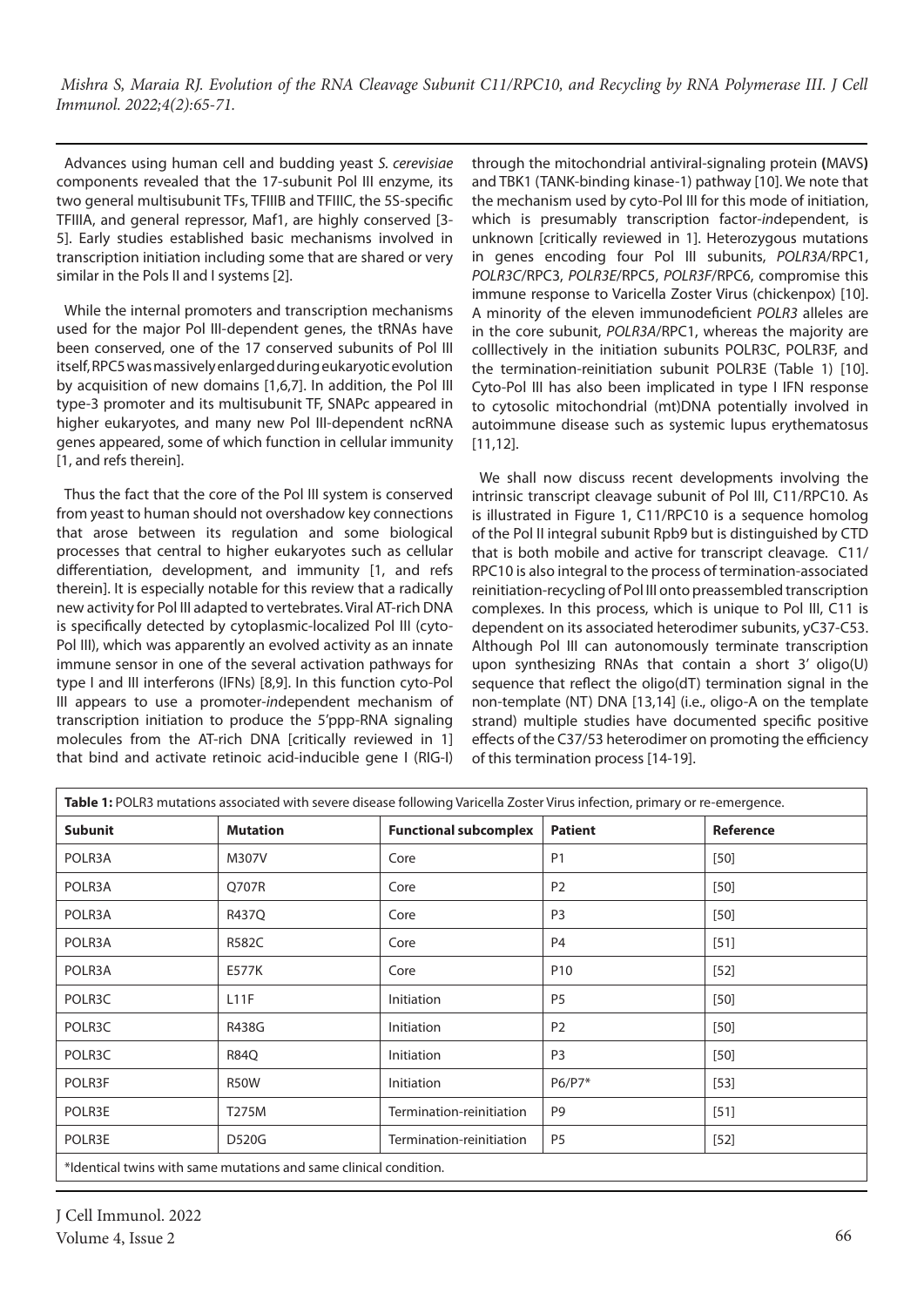

subunits and their associated RNA polymerases. Associated features and characteristics discussed in the text are listed on the left side of the figure. Rpa12.2 and C11/RPC10 each have only one CTD that is depicted in the two alternative positions discussed in the text. The linkers are shown as solid thin rectangles; hatched rectangles represent absence of domain. The N-terminal region of TFIIS is unrelated to the others. The figure was inspired by [28].

The focus of recent work by Mishra et al. was to examine the roles of the three domains of C11, the NTD, Linker and CTD, in Pol III termination-associated reinitiation-recycling and related activities *in vitro,* and contributions to the essential *in vivo* cell viability function of C11 [18]. A surprising result was that the essential function of C11 does not require its CTD-mediated transcript cleavage activity, nor the presence of the CTD. Consistent with this, CTD-mediated transcript cleavage activity, nor the presence of the CTD were required for termination or reinitiation-recycling by Pol III *in vitro* [18]. The C11 NTD connected to the Linker (NTD-L) was found to confer the essential function of C11 *in vivo*, and separately, Pol III termination-associated reinitiation-recycling activity of C11 *in vitro* [18].

The C37/53 heterodimer can increase termination efficiency by C37/53 without C11, whereas its ability and requirement to promote reinitiation-recycling by Pol III requires C11 [15,18]. Consistent with these data, two recent cryo-EM analyses, of human (h)Pol III and *S. cerevisiae* (sc)Pol III led to a newly described conserved exit tunnel for the NT-DNA and evidence for oligo-dT as a length-dependent pause element that comprises a pre-termination complex (PTC). A conserved network of RPC2-specific hydrogen bonds form with oligodT. Moreover, contraction of the RPC2 lobe region which accommodates sequential dT-specific methyl groups in a hydrophobic pocket, traps the termination sequence [19,20]. Additional analysis indicate that a C-terminal region of C37 known to prevent terminator readthrough (RT), acts indirectly by stabilizing the trap around the oligo-dT sequence, which would enhance the pause [19,20].

Elongating RNA polymerases pause at certain DNA sequences which can assist proper RNA folding [reviewed in 21,22], or may proceed to a pre-termination complex [23]. Long pauses may generally lead to arrest with detachment of the RNA 3' end from the catalytic site while the active center maintains grip on the RNA-DNA hybrid. Arrest can result from multiple causes, and is potentially devastating to genome integrity and to the organism [24]. An important RNA polymerase response to arrest that is conserved from bacteria to eukaryotes is backward movement on the template, termed backtracking, during which the RNA 3' end is extruded from the active site into a secondary channel (not the main DNA binding cleft) used for NTP entry, hereafter referred to as the funnel [25,26]. A next step in the arrest rescue response is active site remodeling for intrinsic transcript cleavage [27,28]. While polymerase active sites can exhibit transcript cleavage it is limited to low level intrinsic activity, but they can recruit factors with catalytic site remodeling activity that greatly enhance it [28,29]. Some of these factors have been shown to enter the funnel and position their catalytic residues to realign the active site to cleave the RNA as an endoribonuclease. This creates a new RNA-3'OH end that is precisely positioned for elongation [see cartoon model Figure 4 in ref. 25]. It was proposed that such activity of C11/RPC10 may also facilitate and/or rescue termination at a fraction of terminators at which Pol III may arrest [18].

#### **Mobility of C11/RPC10 is critical for Pol III terminationreinitiation-recycling**

Studies of hPol III in ECs that included examination of allosteric changes derived from "3D analysis" of many single cryo-EM particles, as well as biochemical examination of different phases of *in vitro* transcription reactions, led to similar models [7,18] in which mobility of either the C11 NTD-Linker alone or including the CTD is critical for terminationassociated reinitiation by Pol III [7,18] [also see 19]. Cryo-EM of hPol III in ECs resolved RPC10 in two conformational states, one with the NTD-Linker extended along the RPC1 jaw to the funnel helices, sending the distal linker to the pore entrance.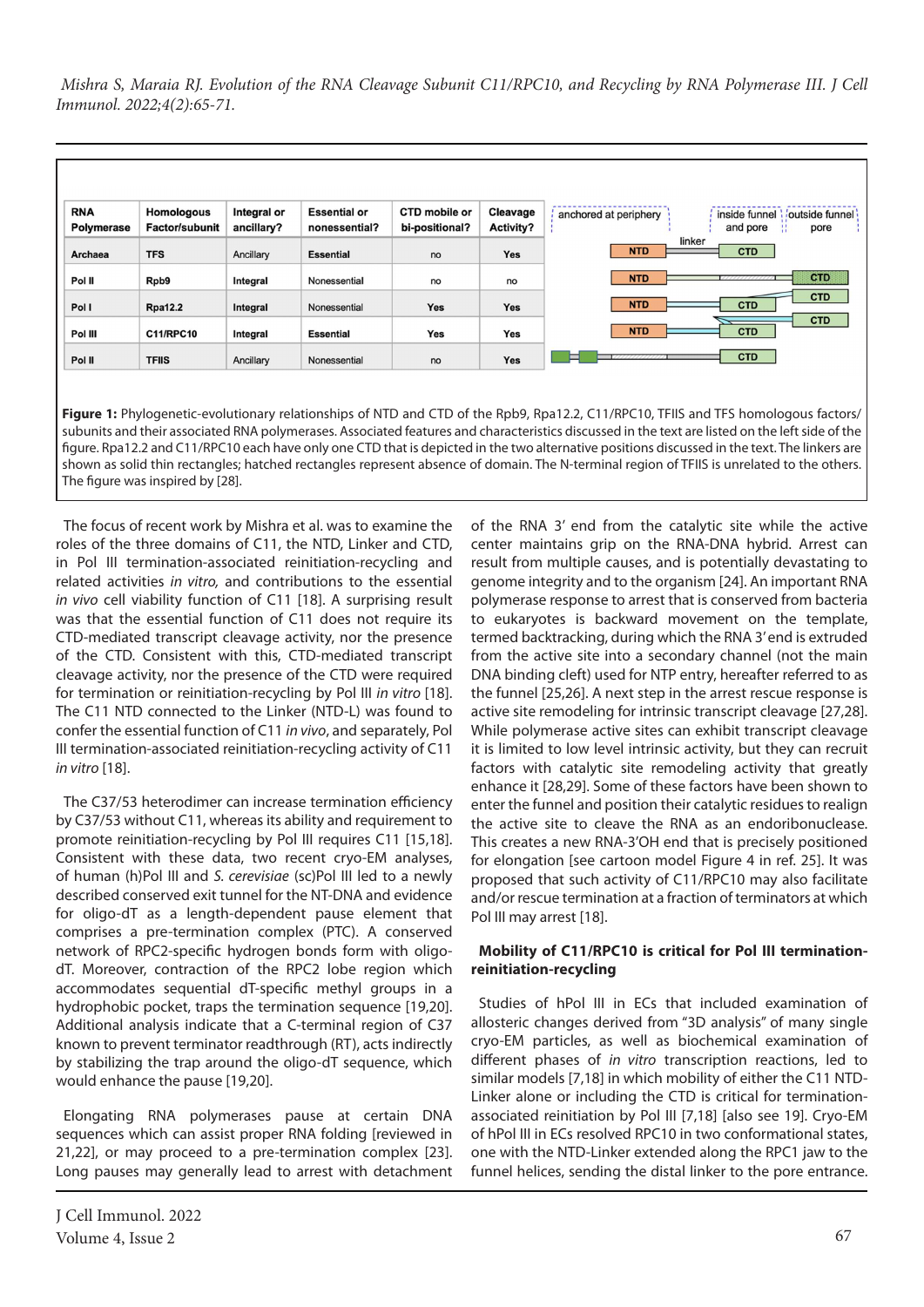There in the funnel, the C-ribbon of the CTD projects to the active center, with its catalytic residues toward the RNA 3' end [7], similar to TFIIS in Pol II [30]. In this conformation the RPC1 clamp on the downstream dsDNA binding site was partially open. In the second conformation, the RPC10 Linker makes a U-turn and folds on itself without entering the funnel, leading the CTD to lie more peripherally in an EC that may represent a more stable processive state [7]. Stable because the downstream dsDNA binding may be more secure as the RPC1 clamp is in a closed position [7], likened to Pol II [7] and bacterial Pol elongating complexes [31,32].

Thus, different allosteric positions of the RPC1 clamp on the downstream dsDNA-binding site were found coordinated with different conformations of the CTD; the funnel-extended Linker-CTD was associated with the open clamp, whereas the U-turned Linker CTD was associated with a closed clamp [7]. Biochemical transcription reactions found that the NTD with its attached Linker was required for termination-associated Pol III recycling [18]. The NTD without a linker was active to stimulate C37-dependent termination but not C37-dependent reinitiation-recycling. Remarkably, the NTD-L could activate termination-associated recycling-reinitiation by Pol III, as could full length NTD-L-CTD containing cleavage-inactivating mutations to its (catalytic) acidic hairpin residues [18]. In addition, point mutation to two of nine invariant amino acids in the central linker greatly diminished the transcript cleavage activity of C11 consistent with the importance of the central linker for dynamic access to the funnel [18]. Finally, cleavage activity could rescue arrested Pol III including at termination, but was not required for normal/routine termination. These biochemical transcription and *in vivo* data nicely fit an advanced dynamic model of the Pol III transcription cycle that requires C11 mobility in and out of the funnel to access the active center [19].

As noted above, cryo-EM structures of oligo(dT) trapped in PTC exit tunnels have advanced understanding of Pol III termination. The studies also revealed the involvement of C37 in its reported effects on increasing termination efficiency by Pol III at suboptimal oligo(dT) length as an indirect result of impinging on and decreasinging flexibility of the exit tunnel [19,20]. Earlier data provided evidence that Pol III termination involves sensing weak (rU-dA) pairing in the RNA-DNA hybrid, and that C37 may also function in this capacity [17] suggesting distinct effects contributing to termination and reinitiationrecycling [33,34].

More recent biochemical and structural analyses led to a new model in which the exit tunnel oligo(dT) terminator trap may be likened to sudden disc brakes on the moving NT strand with enough pull on the template strand to jolt the base-paired RNA 3' end out of the active site [19]. Offsetting the template and RNA 3' end register relative to the active site could lead

J Cell Immunol. 2022 Volume 4, Issue 2  $68$ 

to an unproductive or arrest-like state requiring transcript cleavage activity of C11 [19], reminiscent of terminationassociated arrest that requires intact C37/53 and cleavagecompetent C11 to resolve [35]. Data from the new analyses were developed into a model in which Pol III termination mechanisms transition with other phases of the transcription cycle [19].

# **Evolution of the eukaryotic transcript cleavage subunits/ factors**

Although bacterial cleavage factors GreA/B function analogously to the archaeal and eukarya counterparts, we are unaware of an evolutionary lineage connecting them. The archaeal and eukaryotic intrinsic transcript cleavage factors were examined by multiple approaches and their evolutionary relationships proposed more than ten years ago [28]. The transcript cleavage factor, TFS in the archaeal single RNA Polymerase system is the predecessor of the four major subunits/factors used by Pols I, II and III [28]. While TFS is an ancillary or transiently associating factor, Pols III, II, and I adopted different versions of stably associated or integral subunit homologs, known as Rpc11, Rpb9 and Rpa12.2 (Rpa12 or A12 hereafter), respectively (Figure 1). These consist of a Zinc-finger hairpin-ribbon as N- and C-terminal domains (also referred to as N-ribbon and C-ribbon), connected by a linker. For all of these, their N-terminal domains are anchored at the polymerase periphery while the CTDs of C11 and A12 bearing the cleavage-active catalytic amino acids, transiently accesses the active site via the pore as needed.

As Pol II is the most direct functional homolog of the archaeal Pol for general transcription [1], it is interesting that its TFS homolog Rpb9 is inactive for RNA cleavage, and Pol II instead employs TFIIS for cleavage activity (Figure 1) [28]. This may help optimize flexibility for factors that exchange on and off Pol II, as well as elongation control/regulation independent of TFIIS [see introduction in 36]. This would be consistent with the idea that Pols I and III are specialized for small subsets of genes with many fewer associated factors and one integral Rpb9 homolog whose CTD is readily active for cleavage when mobilized from a storage position in which it doesn't interfere with elongation, into the funnel-pore as needed. Thus, evolution of C11 and A12 as integral subunits appears to have been associated with a mechanism(s) for CTD mobility to rescue active center arrest [37, and refs therein]. Nonetheless, we emphasize that the essential function of C11 is not RNA cleavage although this activity may contribute to cell growth rate and possibly other reflections of well-being [18]. The essential function of C11 appears to facilitate termination-associated reinitiationrecycling, unique to Pol III and associated with NTD-Linker mobility [18].

As detailed, specialization of Pol III likely reflects coevolution of and restructuring of its tRNA substrate genes [1,38], which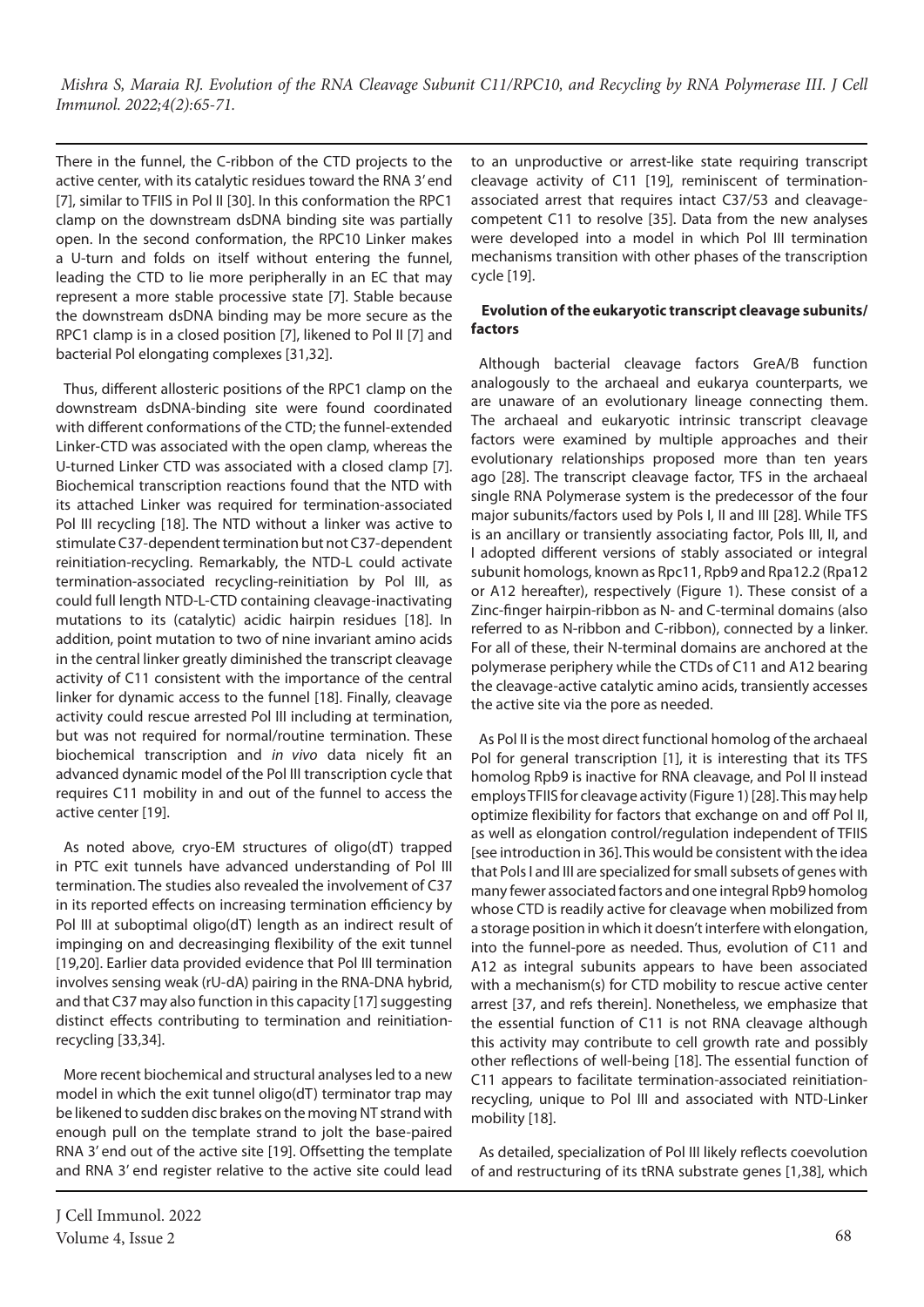contain oligo(dT) only at their 3' end, one part of a network of mechanisms that contribute to the unique termination process [33]. Pol I is also specialized, for transcription of a single, relatively long (>10 kb) gene, arranged in head to tail tandem repeats [see 39 and refs therein]. Nonetheless, Pols I and III also share other features including that they incorporated homologs of Pol II-associated TFIIF and TFIIE components, as integral or built-in subunits [2,40-45].

While Pol III recycling requires efficient termination as well as reinitiation onto transcription initiation complexes preassembled at tRNA or other genes [1,46], Rpa12 was proposed to be involved in what may be considered to be a different type of recycling. Work by Tafur et al, suggests that Rpa12 may promote recycling of the heterodimer Rpa49/34.5 (TFIIE/F homologs) on and off Pol I, and additionally to control initiation rate [47]. Thus, the Rpa12 domain mobility may be involved in allosteric movements of other parts of the Pol I complex.

A challenge has been to identify mechanisms and test models to explain the different ability of *S. cerevisiae, S. pombe* and human Pols III to efficiently terminate transcription at progressively shorter oligo(dT) tracts [48]. Comparative analysis of scPol III and hPol III PTCs has allowed Girbig et al. to propose that C11/RPC10 Linker folding and Linker-CTD mobility may underly this evolutionary biology [19]. Previous studies from the Muller lab reported human-specific linker folding interactions that are now proposed to bestow RPC10 with a more readily poised position in the EC from which to access the active site, thereby contributing to higher sensitivity of hPol III to weaker/shorter oligo(rU-dA) tracts than yPol III [19].

Based on considerations above, a case can be made that C11 mobility would appear to have been important in the evolution of termination-associated reinitiation-recycling activity that is unique to Pol III. The increase in Pol III termination efficiency that accompanied eukaryotic evolution may represent another manifestation of a role of the linker in RPC10 mobility, though evidence of this if any remains to be seen.

# **Potential relationship of cyto-Pol III activity in cellular innate immunity**

Mammalian Pol III functions in immunity in two major branches of its evolutionary tree, as a nuclear enzyme that transcribes ncRNA genes, and as cyto-Pol III that serves as a sensor of invading viral AT-rich DNA [1]. The POLR3 initiation subunits and associated mechanisms involved in terminationreinitiation-recycling is applicable to stable transcription complexes on pre-programmed tRNA and other ncRNA genes that contribute to immune pathways [1]. The POLR3 heterotrimeric initiation subunits involved in the process of termination-associated reinitiation-recycling that involves RPC1 clamp opening and clamp closing may also be relevant to the presently unknown mechanism by which cyto-Pol III transcribes viral AT-rich DNA.

Cyto-Pol III is able to use short oligo-DNA consisting of 50 base-pairs of alternating (dT-dA) sequence as template from which to synthesize 5'-pppRNA signaling molecules. Biochemical and other evidence that such 5'-pppRNA synthesis occurs from this and other sources of AT-rich DNAs by a promoter-independent mechanism seems consistent with properties of Pol III and mechanisms utilized for DNA strand melting [44,45]. In structural studies of Pol III initiation, most DNA strand separation was attributed to actions of the builtin transcription initiation-like factors of the heterotrimeric subunits, while roles of the promoter bound TFIIIB subunits appear to be stabilization of the polymerase subunits [44,45]. In those studies, the DNA under study was considerably more GC-rich than the cyto-Pol III AT-rich substrates, the latter of which may be more prone to melting and formation of an initial transcribed complex. Indeed, short 5'-ppp-RNAs of 10- 14 nucleotides in length can be sufficient to activate the RIG-I sensor [49].

# **Conclusions and Perspectives**

The focus of this commentary are recent studies that advance our understanding of the role of the small C11/RPC10 subunit and its associated activities in transcription by Pol III. The most abundant gene products transcribed by Pol III are the tRNAs. For this, a remarkable process of high efficiency transcription that is unique to Pol III is dependent on the RPC10/C11 subunit, and in particular its mobility within the 17-subunit enzyme, to swing in and out of the funnel to access the active center. Moreover, this occurs with apparent seamless functional connectivity between transcriptional termination and reinitiation and would appear to require the coordination of large allosteric movements of downstream and active center DNA and DNA-RNA binding sites and other domains. RPC10/C11 mobility is a critical determinant.

Key is that the C11 Linker-CTD can adopt multiple conformations, outside and inside the Pol III funnel to monitor and access the active center. Ability to enter the funnel requires that the highly conserved central linker can pass through the narrow funnel entrance. Linker conservation may also reflect ability to adopt alternative structures. A wealth of C11-Linker-CTD conformations have been observed in cryo-EM hPol III structures likley reflecting intermediates. Increases in efficiency of transcription termination by Pol III at progressively shorter oligo(dT) tracts accompanied eukaryotic evolution and was recently proposed to reflect accessibility of the RNA cleavage domain to the active center as a result of human-specific Linker folding interactions. Connecting RPC10 conformations to stimuli that induce RPC1 clamp movement on dsDNA relevant to nuclear and cyto-Pol III including in innate immune signaling should be worthy challenges.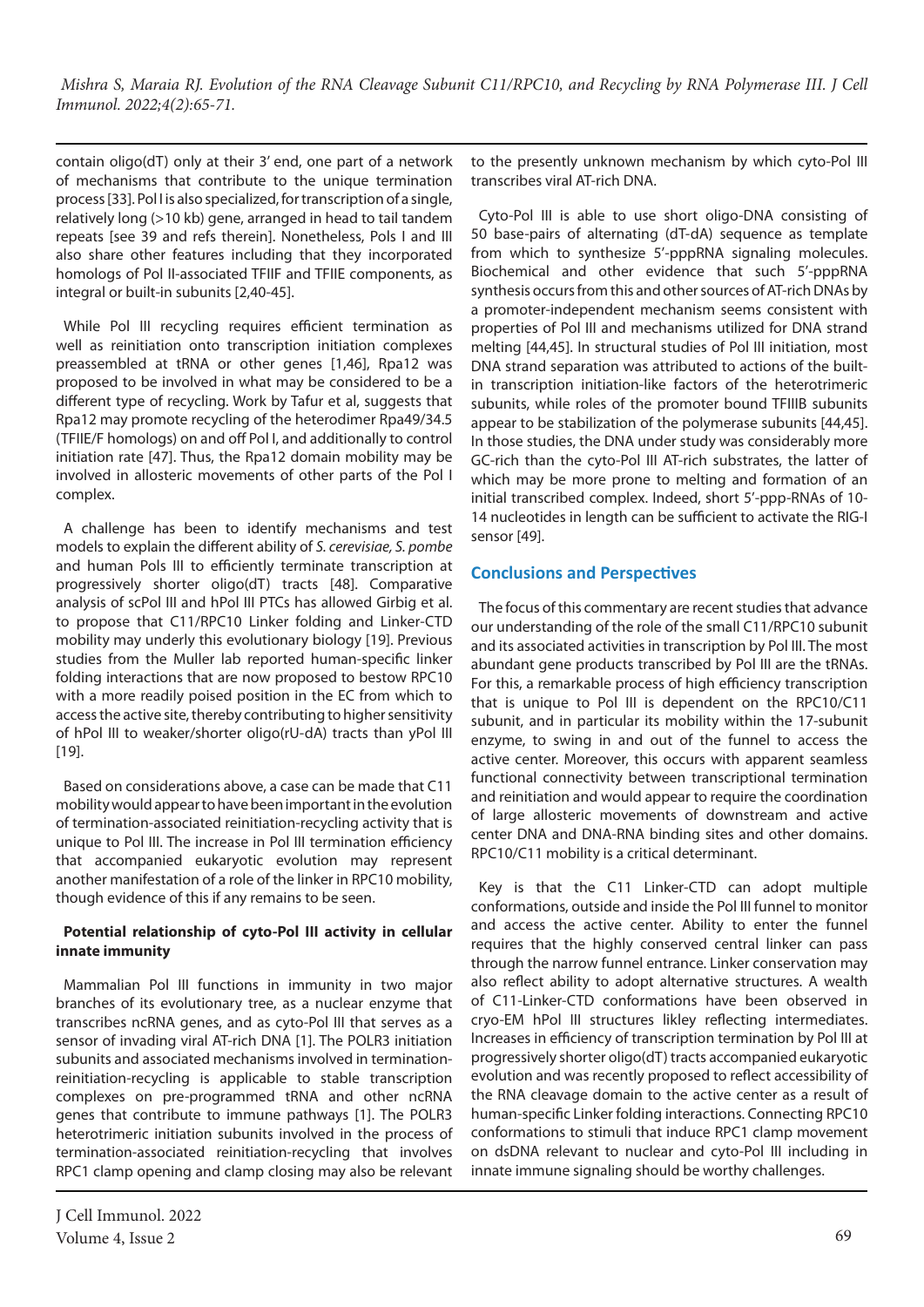#### **References**

1. Kessler AC, Maraia RJ. The nuclear and cytoplasmic activities of RNA polymerase III, and an evolving transcriptome for surveillance. Nucleic Acids Res. 2021;49:12017-34.

2. Vannini A, Cramer P. Conservation between the RNA polymerase I, II, and III transcription initiation machineries. Mol Cell. 2012;45:439- 46.

3. Roeder RG. 50+ years of eukaryotic transcription: an expanding universe of factors and mechanisms. Nat Struct Mol Biol. 2019;26:783- 91.

4. Graczyk D, Ciesla M, Boguta M. Regulation of tRNA synthesis by the general transcription factors of RNA polymerase III - TFIIIB and TFIIIC, and by the MAF1 protein. Biochim Biophys Acta Gene Regul Mech. 2018;1861:320-9.

5. Willis IM, Moir RD. Signaling to and from the RNA Polymerase III Transcription and Processing Machinery. Annu Rev Biochem. 2018;87:75-100.

6. Ramsay EP, Abascal-Palacios G, Daiss JL, King H, Gouge J, Pilsl M, et al. Structure of human RNA polymerase III. Nat Commun. 2020;11:6409.

7. Girbig M, Misiaszek AD, Vorländer MK, Lafita A, Grötsch H, Baudin F, et al. Cryo-EM structures of human RNA polymerase III in its unbound and transcribing states. Nat Struct Mol Biol. 2021;28:210-9.

8. Chiu YH, Macmillan JB, Chen ZJ. RNA polymerase III detects cytosolic DNA and induces type I interferons through the RIG-I pathway. Cell. 2009;138:576-91.

9. Ablasser A, Bauernfeind F, Hartmann G, Latz E, Fitzgerald KA, Hornung V. RIG-I-dependent sensing of poly(dA:dT) through the induction of an RNA polymerase III-transcribed RNA intermediate. Nat Immunol. 2009;10:1065-72.

10. Carter-Timofte ME, Paludan SR, Mogensen TH. RNA Polymerase III as a Gatekeeper to Prevent Severe VZV Infections. Trends Mol Med. 2018;24:904-15.

11. Berry N, Suspène R, Caval V, Khalfi P, Beauclair G, Rigaud S, et al. Herpes Simplex Virus Type 1 Infection Disturbs the Mitochondrial Network, Leading to Type I Interferon Production through the RNA Polymerase III/RIG-I Pathway. mBio. 2021:e0255721.

12. Suspène R, Mussil B, Laude H, Caval V, Berry N, Bouzidi MS, et al. Self-cytoplasmic DNA upregulates the mutator enzyme APOBEC3A leading to chromosomal DNA damage. Nucleic Acids Res. 2017;45:3231-41.

13. Cozzarelli NR, Gerrard SP, Schlissel M, Brown DD, Bogenhagen DF. Purified RNA polymerase III accurately and efficiently terminates transcription of 5S RNA genes. Cell. 1983;34:829-35.

14. Arimbasseri AG, Maraia RJ. Mechanism of transcription termination by RNA polymerase III utilizes a non-template strand

J Cell Immunol. 2022 Volume 4, Issue 2 70

sequence-specific signal element. Mol Cell. 2015;58:1124-32.

15. Landrieux E, Alic N, Ducrot C, Acker J, Riva M, Carles C. A subcomplex of RNA polymerase III subunits involved in transcription termination and reinitiation. EMBO J. 2006;25:118-28.

16. Rijal K, Maraia RJ. RNA polymerase III mutants in TFIIFα-like C37 cause terminator readthrough with no decrease in transcription output. Nucleic Acids Research. 2013;41:139-55.

17. Mishra S, Maraia RJ. RNA polymerase III subunits C37/53 modulate rU:dA hybrid 3' end dynamics during transcription termination. Nucleic Acids Res. 2019;47:310-27.

18. Mishra S, Hasan SH, Sakhawala RM, Chaudhry S, Maraia RJ. Mechanism of RNA Polymerase III termination-associated reinitiationrecycling conferred by the essential function of the N terminal-and-Linker domain of the C11 subunit. Nat Commun. 2021;12:5900.

19. Girbig M, Xie J, Grötsch H, Libri D, Porrua O, Müller CW. Architecture of the yeast Pol III pre-termination complex and pausing mechanism on poly-dT termination signals. bioRxiv. 2022:2022.02.28.482286.

20. Hou H, Li Y, Wang M, Liu A, Yu Z, Chen K, et al. Structural insights into RNA polymerase III-mediated transcription termination through trapping poly-deoxythymidine. Nat Commun. 2021;12:6135.

21. Mayer A, Landry HM, Churchman LS. Pause & go: from the discovery of RNA polymerase pausing to its functional implications. Curr Opin Cell Biol. 2017;46:72-80.

22. Wang B, Artsimovitch I. NusG, an Ancient Yet Rapidly Evolving Transcription Factor. Front Microbiol. 2020;11:619618.

23. Ray-Soni A, Bellecourt MJ, Landick R. Mechanisms of Bacterial Transcription Termination: All Good Things Must End. Annu Rev Biochem. 2016;85:319-47.

24. Noe Gonzalez M, Blears D, Svejstrup JQ. Causes and consequences of RNA polymerase II stalling during transcript elongation. Nat Rev Mol Cell Biol. 2021;22:3-21.

25. Cheung AC, Cramer P. Structural basis of RNA polymerase II backtracking, arrest and reactivation. Nature. 2011;10;471:249-53.

26. Nudler E, Mustaev A, Lukhtanov E, Goldfarb A. The RNA-DNA hybrid maintains the register of transcription by preventing backtracking of RNA polymerase. Cell. 1997;89:33-41.

27. Sosunov V, Sosunova E, Mustaev A, Bass I, Nikiforov V, Goldfarb A. Unified two-metal mechanism of RNA synthesis and degradation by RNA polymerase. EMBO J. 2003;22:2234-44.

28. Ruan W, Lehmann E, Thomm M, Kostrewa D, Cramer P. Evolution of two modes of intrinsic RNA polymerase transcript cleavage. J Biol Chem. 2011;286:18701-7.

29. Laptenko O, Lee J, Lomakin I, Borukhov S. Transcript cleavage factors GreA and GreB act as transient catalytic components of RNA polymerase. EMBO J. 2003;22:6322-34.

30. Kettenberger H, Armache KJ, Cramer P. Complete RNA